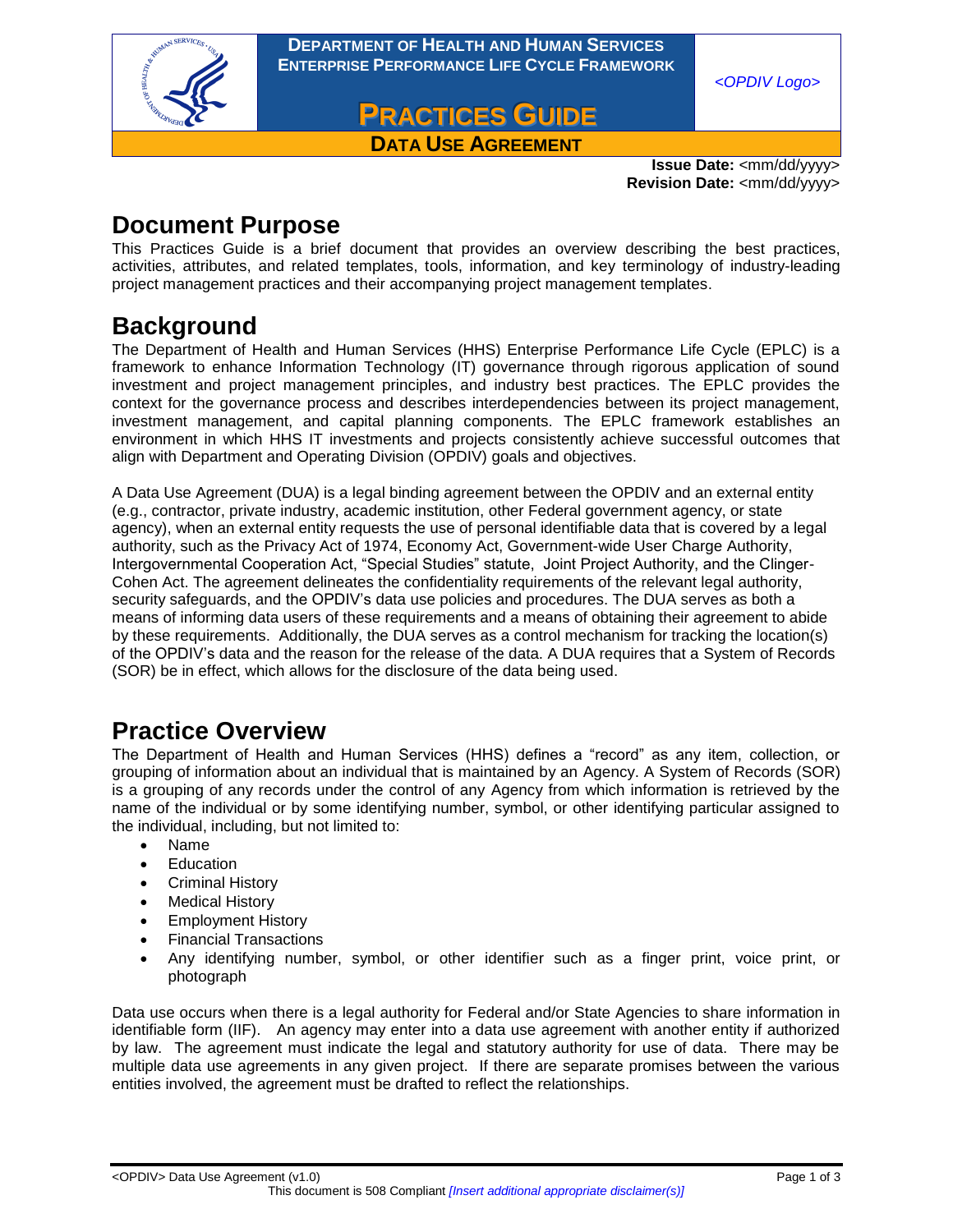## **Practice Best Practices**

### **When a DUA is Required**

Agencies establish data use agreements to conduct many government functions, including developing or modernizing systems, expanded collaboration across agencies or populating databases for operational use. A DUA is a legal document that establishes the legal and program authority that governs the conditions, safeguards, and procedures under which Federal Agencies agree to use data that has been previously established through a SOR. Consideration of Title V of the E-Government Act, Confidential Information Protection and Statistical Efficiency Act of 2002 (CIPSEA), the Family Educational Rights and Privacy Act (FERPRA), or the Privacy Act require Agencies to establish the DUA such that legal context is established and demonstrates entities have a full understanding of applicable statutes, regulations and traditional practices. The DUA may require:

- Institutional Review Board (IRB) to oversee data use activities, particularly if the data involves personally identifiable information
- Informed consent documents for potential research participants
- Members of joint projects to be trained on safeguards to protect confidential information

The DUA encompasses all IT projects. DUAs must be developed when any data covered by SOR will be exchanged or used across agencies. In addition, DUAs must be developed when matches involve Federal personnel or payroll records. In concurrence with a DUA, a project must also prepare an Inter/Intra-Agency Agreement (IA) when the SOR(s) involved in the comparison are the responsibility of another Federal Agency.

An IA, also known as a reimbursable agreement, is a written compact in which a Federal agency agrees to provide to, purchase from, or exchange with another Federal agency services, supplies or equipment. An IA is the document with which the receiving agency agrees to reimburse the providing agency for the cost of the services, supplies, or equipment. In certain cases, two or more agencies may agree to exchange services, supplies, or equipment without a transfer of funds. Although an IA is usually between two agencies, on occasion, an IA may involve more than two agencies.

All funded IT projects must prepare an IA in order to provide to, purchase from, or exchange with another Federal agency services, supplies, or equipment.

### **Elements of a DUA**

- Name
- Legal Authority for Data Use
- Program Authority for Data Use
- Purpose
- Background
- Mutual Interest of Entities
- Responsibilities of Entities
- Funding Information
- Costs and Reimbursement
- Custodian of Data
- Agency Point of Contact (Project Officer)
- Data Security Procedures
- Inspecting Security Arrangements
- Data Transfer, Media and Methods for the Exchange of Data
- Reporting Requirements
- Records Usage, Duplication, Re-disclosure Restrictions
- Record Keeping, Retention and Disposition of Records
- Potential Work Constraints
- Ownership
- Conditions for Reporting Results and Public Release of Data
- Policy and procedures for releasing data to researchers
- Penalties for Unauthorized Disclosure of Information
- Term of the Agreement
- Constraints, including Performance standards, DUA Review Procedures, Audit Clause, Liability Issues, Definition of a Breach